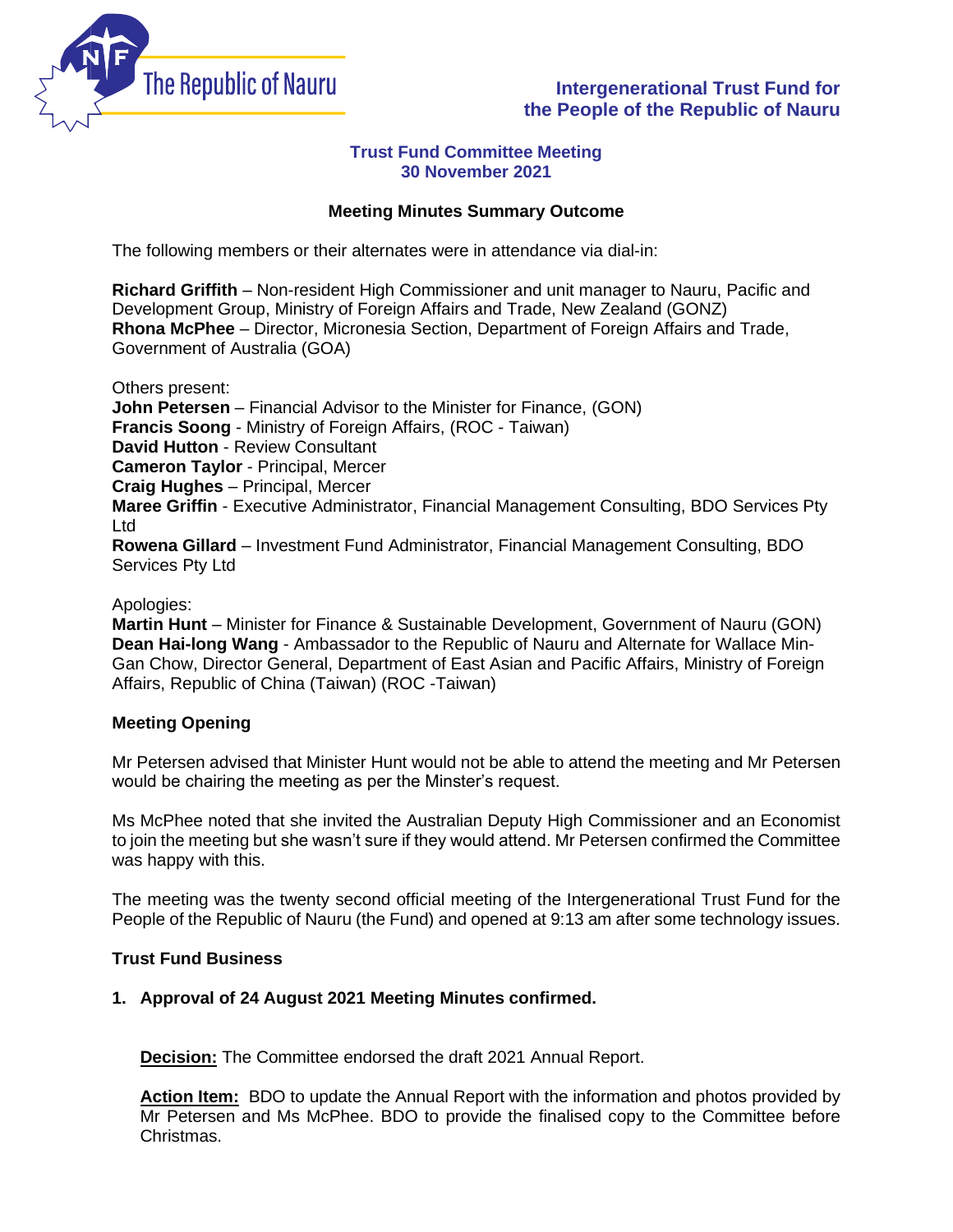#### **2. Independent Consultant**

**Decision:** The Committee endorsed the information included in Mr Hutton's Monitoring Paper.

#### **3. Mercer Investment Information**

**Decision:** The Committee endorsed the information included in the Annual Strategic Review and Investment Strategy re-balance.

#### . **4. Appointment of Ambassador Chow**

**Decision:** The Committee endorsed the appointment of Ambassador Chow to the Committee.

**Action Item:** Mrs Griffin to forward the original signed documents to Mercer to update the signatories once received from ROC - Taiwan.

#### **5. Other business**

**Action Item:** Ms McPhee to advise who will represent GOA at future meetings, in due course.

#### **6. Future meetings**

The future meeting schedule was reviewed and the next meeting is tentatively scheduled for 22 February 2022.

**Action Item:** Mrs Griffin to tentatively pencil in the next Committee meeting on 22 February as a dial-in meeting. This can be changed to a face to face meeting if travel restrictions relax prior to the meeting date.